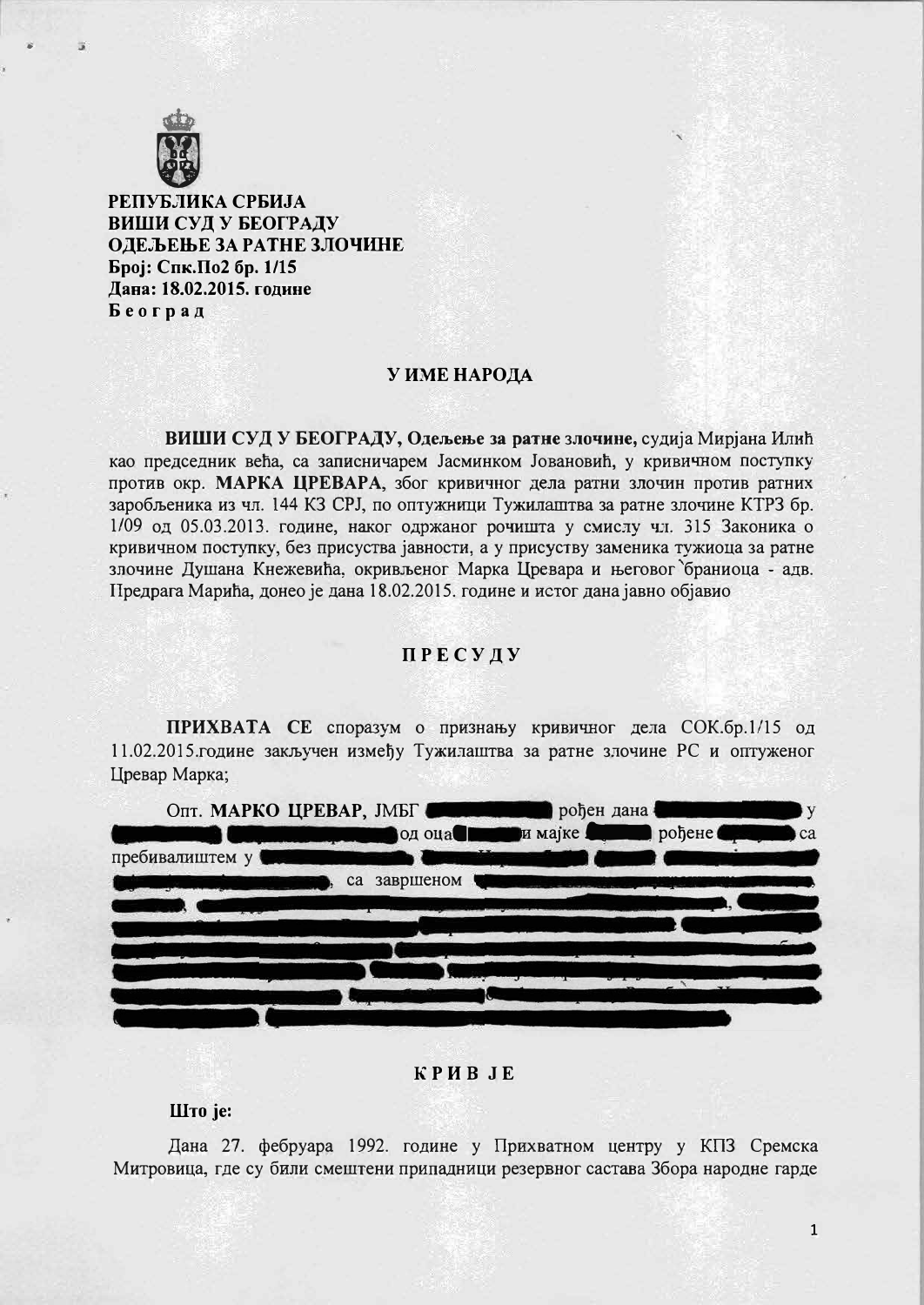РХ (ЗНГ) који су за време унутрашњег оружаног сукоба на територији Републике Хрватске, тада у саставу СФРЈ, између ЈНА, Територијалне одбране (ТО) у саставу ЈНА и милиције тадашње САО Крајина са једне стране и резервног састава Збора народне гарде (ЗНГ) и хрватске војске (ХВ) са друге стране, заробљени 18. новембра 1991. године у Вуковару,

-као припадник оружаних снага - ТО у саставу ЈНА, до ослобађања Вуковара 18.11.1991. године, а затим милиције САО Крајина, те милиције новоформиране Републике Српске Крајине (РСК), кршећи правила међународног права противно одредбама чл. 3 ст.1 тач. а, чл. 13 и чл. 17 ст.4 III Женевске конвенције о поступању са ратним заробљеницима од 18. августа 1949. године, ратификован од стране Народне скупштине ФНРЈ 1950. године ("Сл. лист ФНРЈ" бр. 24/50) и противно одредбама чл. 2 ст.2 и чл. 5 ст.1 у вези чл. 4 ст. 2 тач. а Допунског протокола уз Женевске конвенције од 12. августа 1949. године о заштити жртава немеђународних оружаних сукоба (Протокол II) од 08. јуна 1977. године ("Сл. лист СФРЈ - међународни уговори" бр. 16/78),

против кога се води поступак пред надлежним зајелно са 1 судом у Републици Хрватској и више НН припадника ЈНА и милиције РСК, који су носили маскирне униформе,

током испитивања мучио ратне заробљенике тражећи да признају оптужбе које су им стављене на терет и пруже податке од војног значаја (тортура) и истовремено им наносио повреде телесног интегритета,

па је тако:

-оштећеног **видеологија у пред**ударио металним предметом у пределу кичме, те шамарао тако снажно да је од тих удараца оппећени падао на тло, након чега је наставио да га удара шакама стиснутим у песнице по леђима и глави, док је лежао на поду приморавао га да устане бројећи "као у боксу", па како оштећени услед задобијених удараца то није могао учинити, ударао га ногама, па је услед таквог злостављања оштећени задобио повреду у виду нагњечина тела и нагњечине слабинскокрсног дела кичме,

након што га је упитао где се налази његова -оштећеног сестра Нада и да ли је тачно да ју је он заклао, ударио шаком стиснутом у песницу у главу, од ког ударца је оштећени пао на тло, након чега га је наставио ногама ударати по свим деловима тела, најпре сам, а потом заједно са још три НН лица у маскирним униформама,

-чиме је извршио кривично дело ратни злочин против ратних заробљеника из чл. 144 K3 CPJ.

Па суд применом наведеног законског прописа и чланова 4, 5, 33, 38, 41, 42 и 43 K3 CPJ

# OCYBYJE

Оптуженог МАРКА ЦРЕВАРА на казну затвора у трајању од 1 (једне) године и 6 (шест) месеци.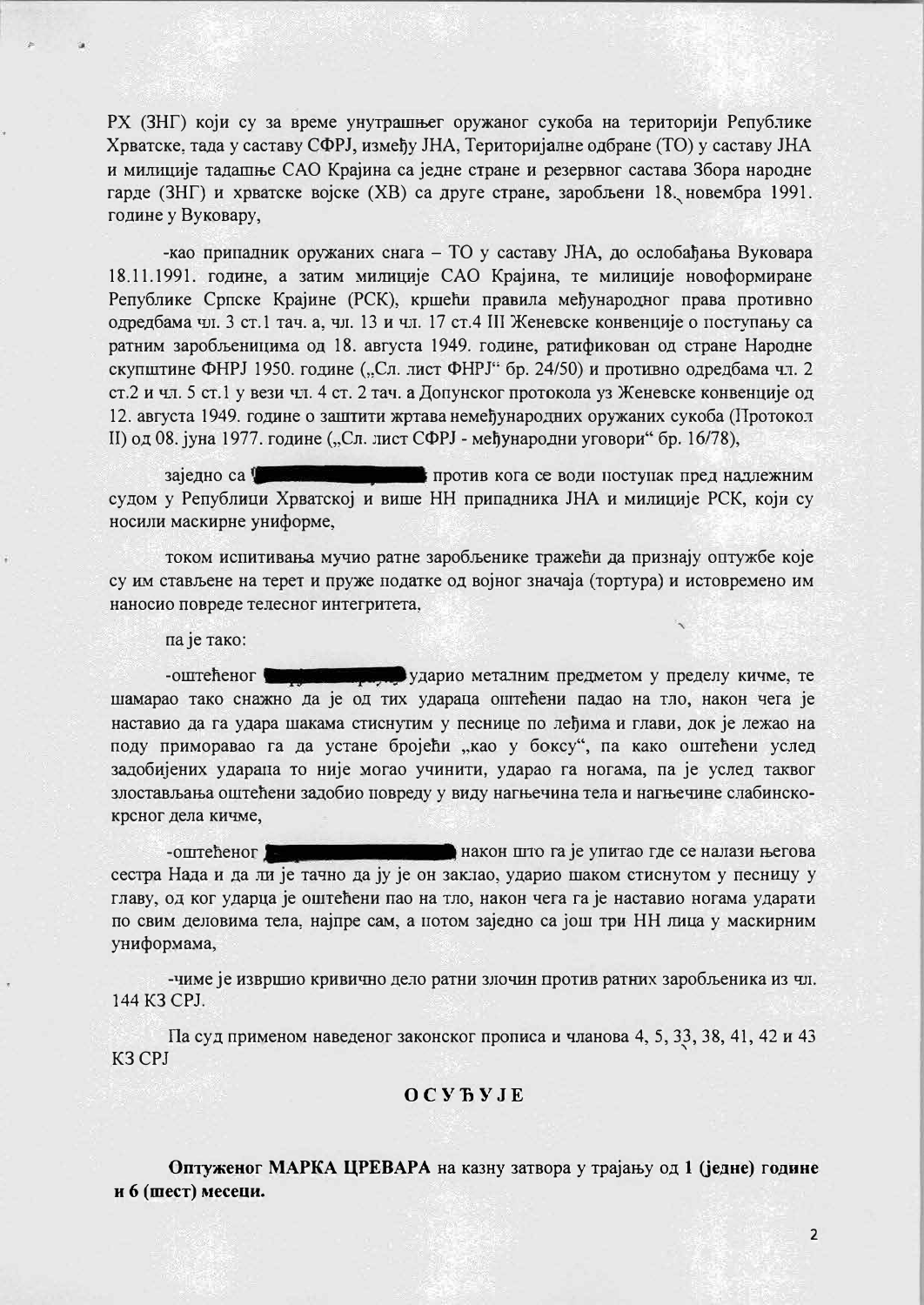Оптужени Марко Цревар се ОСЛОБАЂА плаћања трошкова кривичног поступка и паушала и исти падају на терет буџетских средстава суда.

Оштећени и е се упућују да имовинскоправни захтев остваре у парничном поступку.

### Образложење

Оптужницом Тужилаштва за ратне злочине КТРЗ бр. 1/09 од 05.03.2013. године, окр. Марку Цревару је стављено на терет извршење кривичног дела ратни злочин против ратних заробљеника из чл. 144 КЗ СРЈ.

Дана 12.02.2015. године Одељењу за ратне злочине, Вишег суда у Београду је достављен Споразум о признању кривичног дела СОК бр. 1/15 од 11.02.2015. године, који је закључен између заменика тужиоца за ратне злочине са једне стране и окривљеног Цревар Марка, у присуству браниоца адвоката Предрага Марића, са друге стране, а по оптужници Тужилаштва за ратне злочине КТРЗ бр. 1/09 од 05.03.2013. године, поводом извршења кривичног дела ратни злочин против ратних заробљеника из чл. 144 КЗ СРЈ. Наведеним споразумом странке су се сагласиле о свим законом предвиђеним елементима за закључење Споразума о признању кривичног дела. Наиме, окривљени Марко Цревар је добровољно и свесно признао извршење кривичног дела ратни злочин против ратних заробљеника из чл. 144 КЗ СРЈ, које је предмет наведене онтужнице, на начин како је то наведено у њеном диспозитиву. Такође, у наведеном Споразуму стране су се сагласиле да се окривљеном Марку Цревару због извршења наведеног кривичног дела утврди казна затвора у трајању од 1 године и 6 месеци, а споразумом је постигнута и сагласност да о трошковима одлучи суд уколико их је током досадашњег трајања поступка имао, с озбиром да Тужилаштво у овом поступку није имало никаквих трошкова, као и о томе да Споразум не дира у права оштећених на остваривање имовинско-правног захтева, те да се заменик тужиоца, окривљени и његов бранилац одричу права на жалбу против одлуке суда донесене на основу споразума, осим у случају из члана 319 ст. 3 ЗКП.

На рочишту одржаном у смислу члана 315 став 2 ЗКП, дана 18.02.2015. године, у присуству заменика тужиоца за ратне злочине - Душана Кнежевића, окривљени Марко Цревар је у присуству свог браниоца - адв. Предрага Марића, саслушан на околност постигнутог и суду достављеног споразума СОК бр. 1/15 од 11.02.2015. године, након чега је председник већа утврдио да су испуњене све законске претпоставке из члана 317 3KII.

Наиме, суд је утврдио да је окривљени Марко Цревар свесно и добровољно признао кривично дело које је предмет оптужбе, без икакве принуде, да је окривљени свестан свих последица закљученог споразума, а посебно да се одриче права на суђење, да постоје и други докази који нису у супротности са признањем окривљеног да је учинио кривично дело и да је казна затвора, у погледу које су јавни тужилац и окривљени закључили споразум, предложена у складу са кривичним законом уз правилну примену одредбу чл. 43 о границама ублажавања казне, те да су се странке и бранилац одрекли права на жалбу против одлуке суда донете на основу споразума, осим у случају из чл. 319 ст.3 ЗКП.